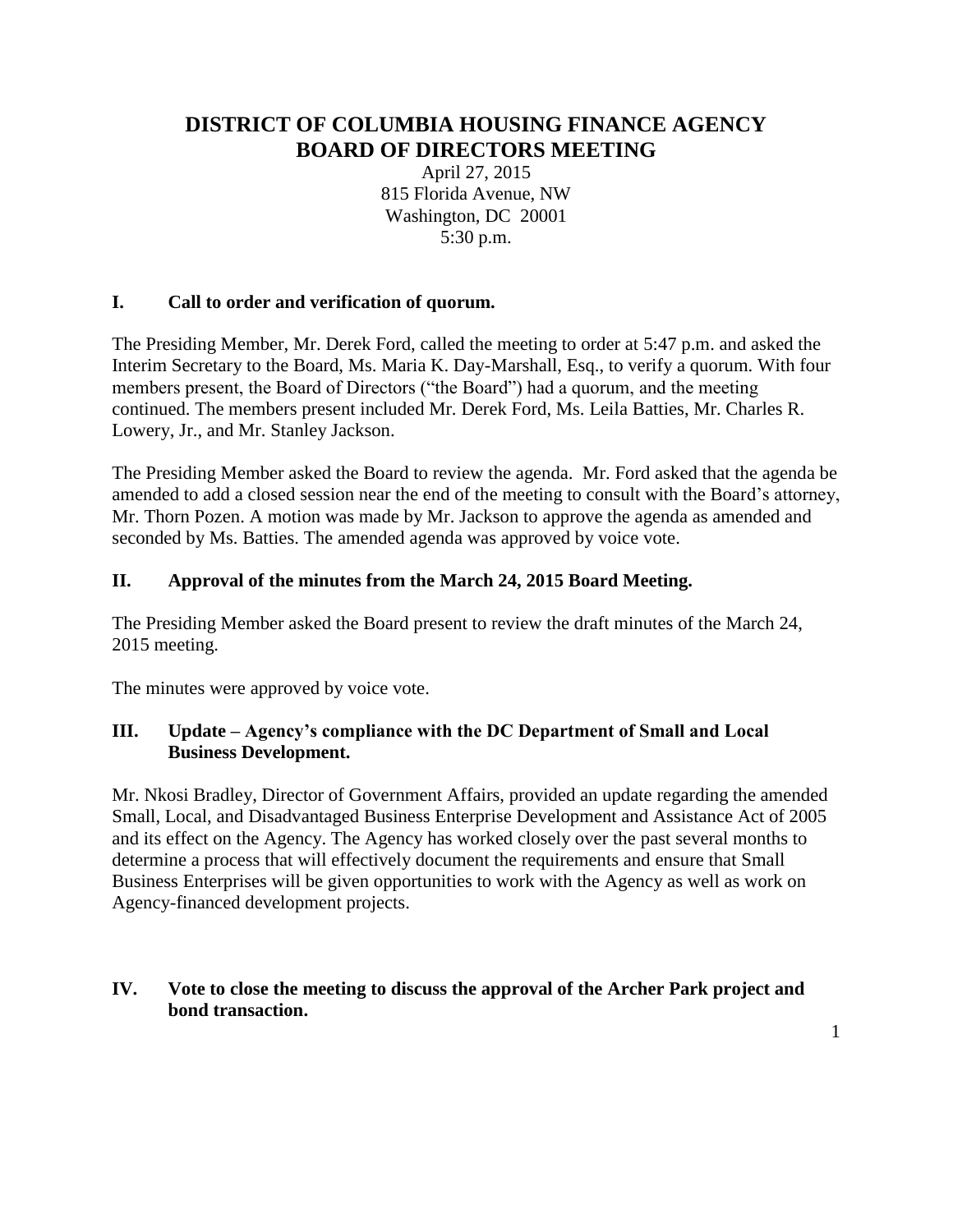Pursuant to the District of Columbia Administrative Procedure Act, a vote was called to close the meeting in order to discuss, establish, or instruct the Agency's staff or negotiating agents concerning the position to be taken in negotiating the price and other material terms of the Archer Park project and bond transaction. An open meeting would adversely affect the bargaining position or negotiation strategy of the Agency. (D.C. Code §2-575(b)(2)).

A motion to close the meeting was made by Ms. Batties and seconded by Mr. Jackson. The motion was approved by voice vote.

#### **V. The meeting re-opened at 6:25 p.m.**

#### **VI. Consideration of DCHFA Resolution No. 2015-08, an Eligibility Resolution for Archer Park.**

Ms. Day-Marshall introduced DCHFA Resolution No. 2015-08 to the Board for consideration and then introduced Mr. Anthony Waddell, Director of Public Finance. Mr. Waddell introduced Mr. Ed Pauls, Senior Development Officer, who provided a brief description of the project. The project is expected to be located on Mississippi Avenue Southeast on the site of the former Trenton Terrace development. The development at the site will consist of the new construction of one building containing 190 units and, although separately financed, seventy-four units of forsale townhouses by an entity affiliated with William C. Smith and Company ("W.C. Smith"). Pam Askew, Ryan Lepine, and Callie Swingle of W.C. Smith, members of the development team, were introduced and provided a presentation. Also present and available for questions was Jamey Burden, of Community of Hope, the service provider for this transaction.

Mr. Ford inquired as to why there are not any three-bedroom units in the multifamily building. Ms. Askew replied that the management division of the developer tends to prefer to have the units with larger numbers of bedrooms to have separate entrances such as the ones that are offered in the townhomes that will be constructed near the site and the nearby Sheridan Station townhomes. Ms. Batties asked about the projected sales prices of the townhomes. Mr. Lepine replied that the sales prices will target families earning 60 to 80 percent of Area Median Income ("AMI"). Ms. Batties also asked if there would be affordability covenants associated with the for-sale townhomes. The developer responded that there would be. Mr. Lowery asked Mr. Burden for more details about the services that would be offered to residents, and he stressed that there should be financial counseling regarding issues like predatory lending and creditworthiness. Mr. Jackson applauded that developer's decision to utilize solar paneling and stressed the importance of tying first source requirements to the growing technology sector of energy efficiency.

The Resolution was moved by Mr. Jackson and seconded by Ms. Batties. The Resolution was approved unanimously.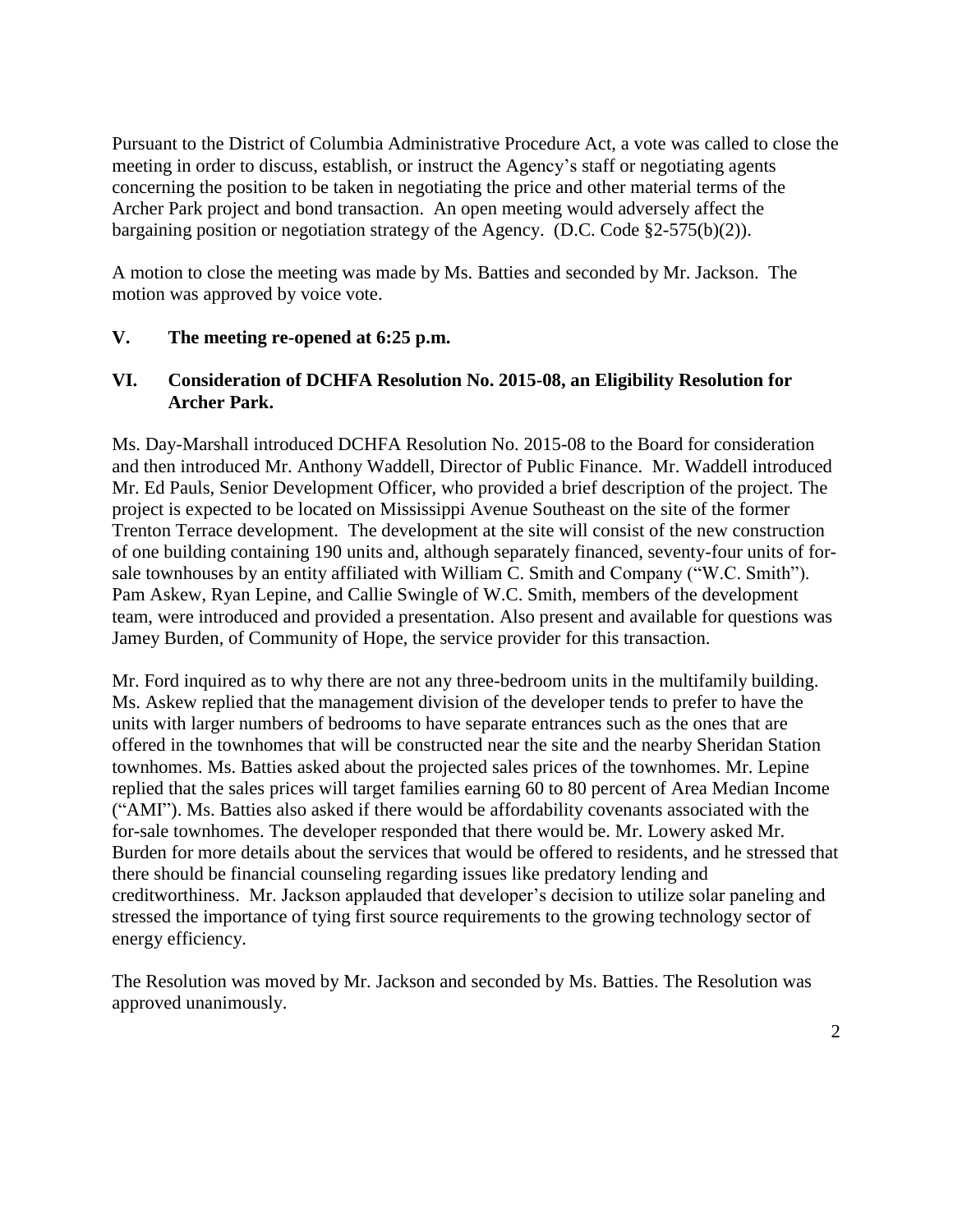## **VII. Interim Executive Director's Report.**

- The Agency's Budget Oversight Hearing that was held on April 15, 2015, went very well.
- Hardest Hit Fund expansion is awaiting a required approval from the U.S. Department of Treasury. There will be approximately \$3 million in funds available. The cap on taxes that the Agency will pay is approximately \$38,000 per borrower.
- The National Association of Local Housing Finance Agencies conference will begin on Wednesday, April 29th in Miami, Florida. At the conference, the Agency will receive an Award of Excellence for the Yards D Building.
- Fannie Mae will host a summit on May  $4^{\text{th}}$  and  $5^{\text{th}}$ .
- The National Council of State Housing Agencies ("NCSHA") Credit Connect conference will be held June  $1<sup>st</sup>$  through  $4<sup>th</sup>$  in Los Angeles.
- There will be a groundbreaking for the Channing Phillips development on Wednesday, May  $20^{th}$  at  $2p.m.$
- The Housing Association of Nonprofit Developers ("HAND") luncheon will take place on June 23, 2015 at the Omni Shoreham. Mr. Ford and Ms. Batties indicated that they would like to attend.
- A Washington Post reporter would like to interview Ms. Day-Marshall about the Agency's accomplishments with such a small staff. The interview will be scheduled for after the National Association of Local Housing Finance Agencies ("NALHFA") conference.
- Staff was prepared to present a recommendation for a Financial Management Software Vendor but could not accommodate the date change to Monday, April  $27<sup>th</sup>$ . A recommendation will be presented at the next meeting, on May  $12^{\text{th}}$ .
- Ms. Lisa Hensley, the new Director of Single Family Programs, was introduced.

Mr. Ford asked about the production of the Annual Report. Ms. Risha Williams, Director of Compliance and Asset Management and a member of the Annual Report committee, replied that staff will present a draft to Ms. Day-Marshall in mid-May with the intent to publish the Annual